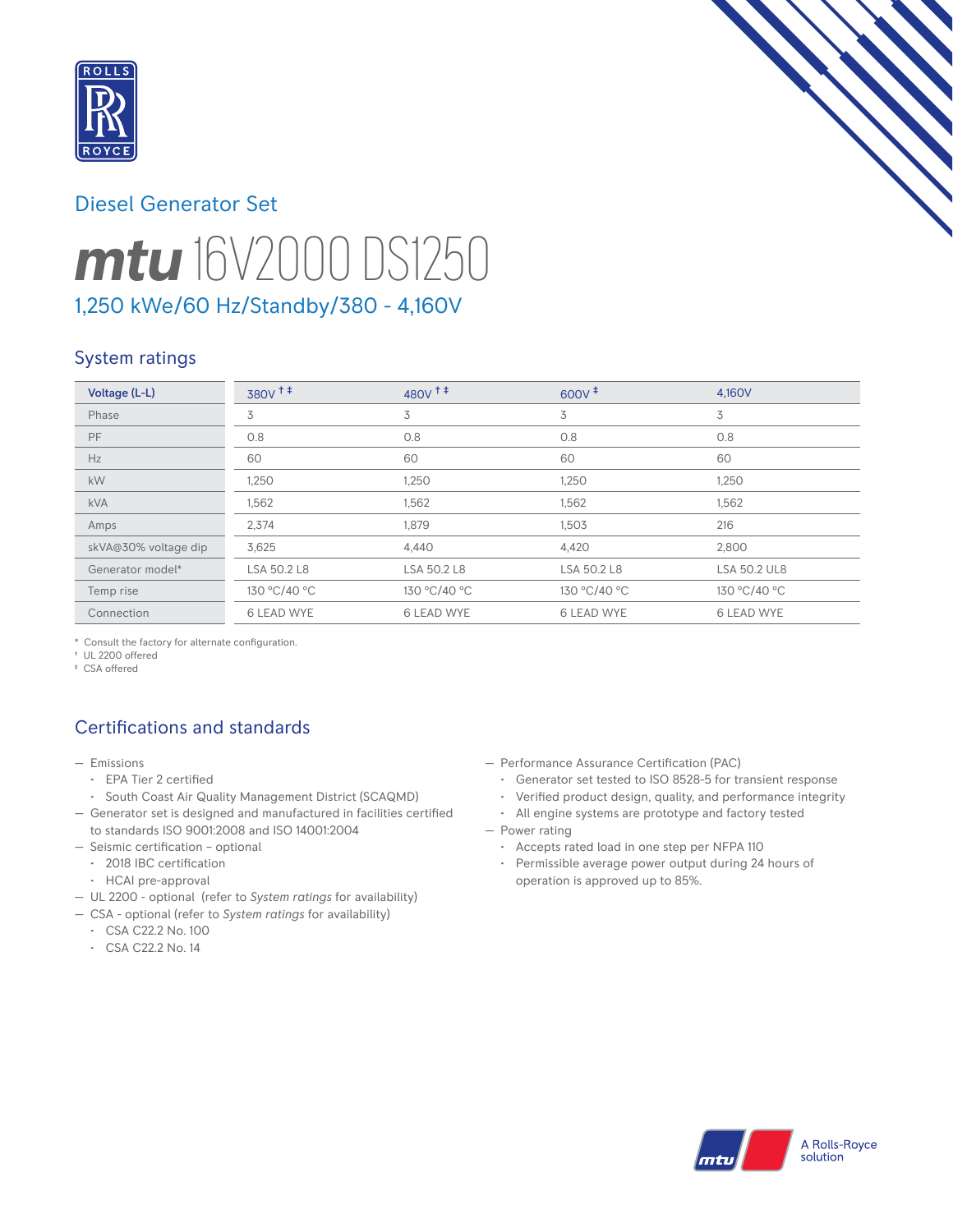## Standard features \*

- Single source supplier
- Global product support
- Two (2) Year/3,000 Hour Basic Limited Warranty
- 16V2000 diesel engine
	- 35.7 liter displacement
	- Common rail fuel injection
- 4-cycle
- Complete range of accessories
- Cooling system
	- Integral set-mounted
	- Engine-driven fan

# Standard equipment \*

#### Engine

- Air cleaners
- Oil pump
- Oil drain extension and shut-off valve
- Full flow oil filter
- Closed crankcase ventilation
- Jacket water pump
- Inter cooler water pump
- Thermostats
- Blower fan and fan drive
- Radiator unit mounted
- Electric starting motor 24V
- Governor electronic isochronous
- Base structural steel
- SAE flywheel and bell housing
- Charging alternator 24V
- Battery rack and cables
- Flexible fuel connectors
- Flexible exhaust connection
- EPA certified engine

#### **Generator**

- NEMA MG1, IEEE, and ANSI standards compliance for temperature rise and motor starting
- Sustained short circuit current of up to 300% of the rated current for up to 10 seconds
- Self-ventilated and drip-proof
- Superior voltage waveform
- Digital, solid state, volts-per-hertz regulator
- Brushless alternator with brushless pilot exciter
- 4 pole, rotating field
- 130 °C maximum standby temperature rise
- 1-bearing, sealed
- Flexible coupling
- Full amortisseur windings
- 125% rotor balancing
- 3-phase voltage sensing
- $\pm$  0.25% voltage regulation no load to full load
- 100% of rated load one step
- 5% maximum total harmonic distortion
- Generator
	- Brushless, rotating field generator
	- 2/3 pitch windings
	- AREP supply to regulator
	- 300% short circuit capability
- Digital control panel(s)
	- UL recognized, CSA Certified, NFPA 110
	- Complete system metering
	- LCD display

#### Digital control panel(s)

- Digital metering
- Engine parameters
- Generator protection functions
- Engine protection
- CANBus ECU Communications
- Windows®-based software
- Multilingual capability
- Communications to remote annunciator
- Programmable input and output contacts
- UL recognized, CSA certified, CE approved
- Event recording
- IP 54 front panel rating with integrated gasket
- NFPA 110 compatible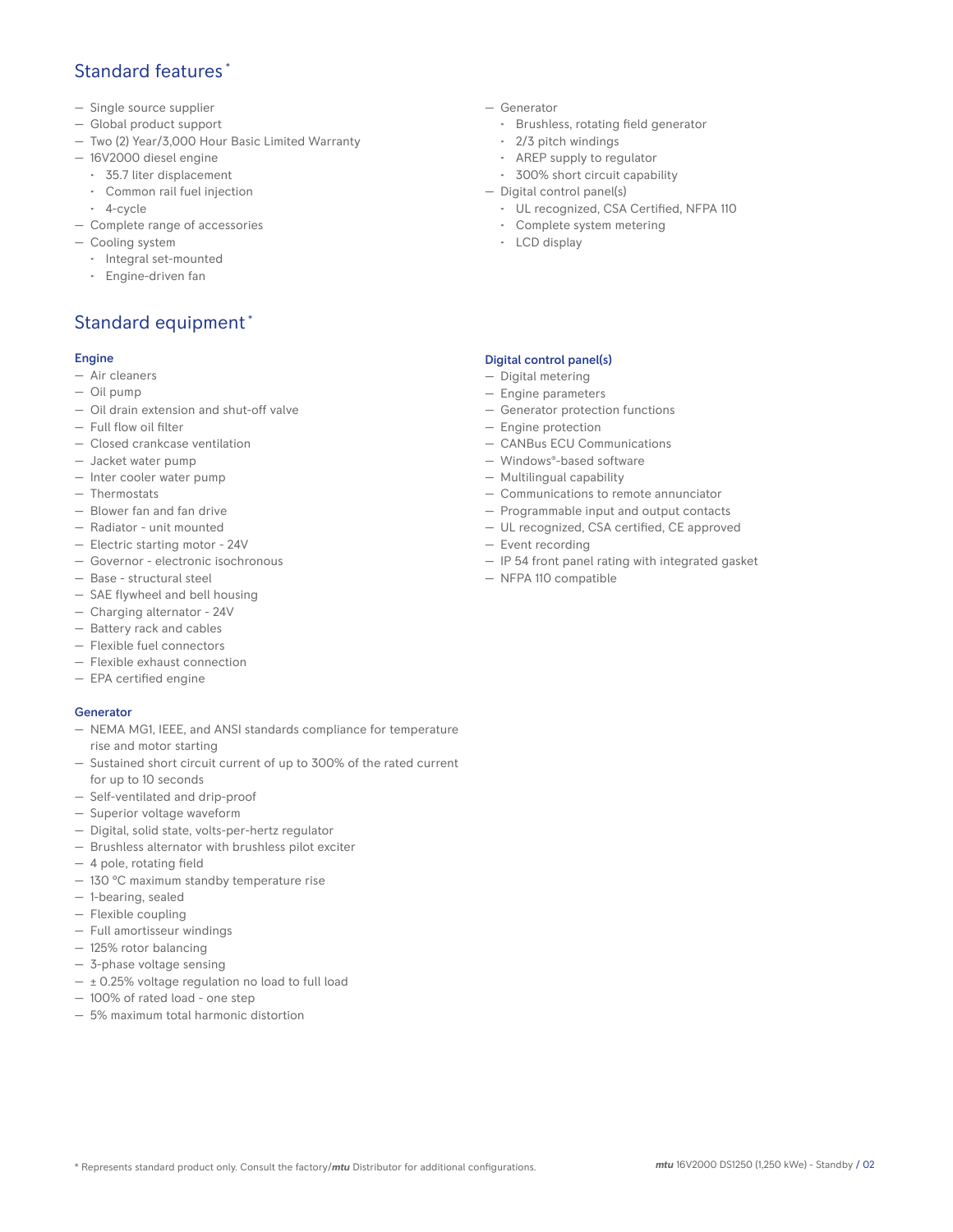# Application data

#### Engine

| Manufacturer                         | mtu                           |
|--------------------------------------|-------------------------------|
|                                      |                               |
| Model                                | 16V2000G86S                   |
| Type                                 | 4-cycle                       |
| Arrangement                          | $16-V$                        |
| Displacement: $L$ (in <sup>3</sup> ) | 35.7 (2,179)                  |
| Bore: cm (in)                        | 13.5(5.3)                     |
| Stroke: cm (in)                      | 15.6(6.1)                     |
| Compression ratio                    | 16:1                          |
| Rated rpm                            | 1,800                         |
| Engine governor                      | electronic isochronous (ADEC) |
| Maximum power: kWm (bhp)             | 1,371 (1,839)                 |
| Steady state frequency band          | ± 0.25%                       |
| Air cleaner                          | dry                           |
|                                      |                               |

#### Liquid capacity

| Total oil system: L (gal)             | 114(30.1) |
|---------------------------------------|-----------|
| Engine jacket water capacity: L (gal) | 70 (18.5) |
| After cooler water capacity: L (gal)  | 25(6.6)   |
| System coolant capacity: L (gal)      | 188 (50)  |
|                                       |           |

#### Electrical

| Electric volts DC                                            | 24    |
|--------------------------------------------------------------|-------|
| Cold cranking amps under -17.8 $^{\circ}$ C (O $^{\circ}$ F) | 2.800 |
| Batteries: group size                                        | 8D    |
| Batteries: quantity                                          |       |

#### Fuel system

| Fuel supply connection size    | #12 JIC $37^\circ$ male |
|--------------------------------|-------------------------|
| Fuel return connection size    | #12 JIC $37^\circ$ male |
| Maximum fuel lift: m (ft)      | 5(16)                   |
| Recommended fuel               | diesel #2               |
| Total fuel flow: L/hr (gal/hr) | 1.500 (396)             |
|                                |                         |

#### Fuel consumption

| At 100% of power rating: L/hr (gal/hr)<br>At 75% of power rating: L/hr (gal/hr)<br>At 50% of power rating: L/hr (gal/hr) | 333 (88)<br>261 (69)<br>173 (46) |
|--------------------------------------------------------------------------------------------------------------------------|----------------------------------|
| Cooling - radiator system                                                                                                |                                  |
| Ambient capacity of radiator: °C (°F)<br>Maximum restriction of cooling air:                                             | 40 (104)                         |
| intake and discharge side of radiator: kPa (in. H <sub>2</sub> O)                                                        | 0.12(0.5)                        |
| Water pump capacity: L/min (gpm)                                                                                         | 783 (207)                        |
| After cooler pump capacity: L/min (gpm)<br>Heat rejection to coolant: kW (BTUM)                                          | 258 (68)<br>510 (29,003)         |
| Heat rejection to after cooler: kW (BTUM)                                                                                | 345 (19,620)                     |
| Heat radiated to ambient: kW (BTUM)                                                                                      | 100 (5,687)                      |
| Fan power: kW (hp)                                                                                                       | 49 (66)                          |
| Air requirements                                                                                                         |                                  |
| Aspirating: *m <sup>3</sup> /min (SCFM)                                                                                  | 108 (3,814)                      |
| Air flow required for radiator                                                                                           |                                  |
| cooled unit: *m <sup>3</sup> /min (SCFM)                                                                                 | 1,709 (60,350)                   |
| Remote cooled applications; air flow required for<br>dissipation of radiated generator set heat for a                    |                                  |
| maximum of 25 °F rise: *m <sup>3</sup> /min (SCFM)                                                                       | 363 (12,822)                     |
|                                                                                                                          |                                  |
| * Air density = 1.184 kg/m <sup>3</sup> (0.0739 lbm/ft <sup>3</sup> )                                                    |                                  |
| <b>Exhaust system</b>                                                                                                    |                                  |
| Gas temperature (stack): °C (°F)                                                                                         | 535 (995)                        |
| Gas volume at stack temperature: m <sup>3</sup> /min (CFM)                                                               | 312 (11,018)                     |
| Maximum allowable back pressure at                                                                                       |                                  |

outlet of engine, before piping: kPa (in.  ${\sf H}_{_2}$ 

0) 8.5 (34.1)